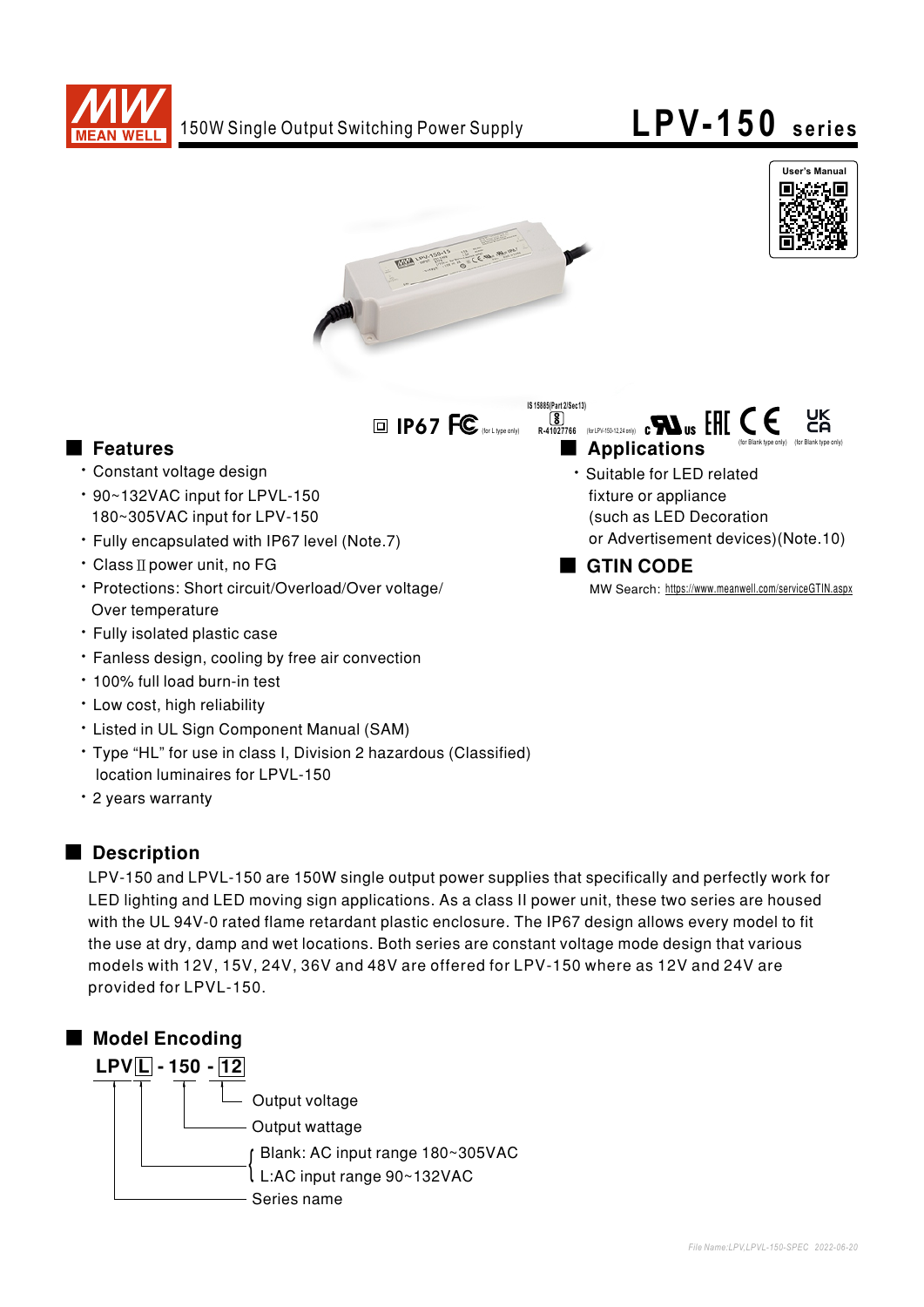

# 150W Single Output Switching Power Supply **LPV-150 series**

### **SPECIFICATION**

| <b>MODEL</b>        |                                                                                                                                                                                                                                                                                                                                                                                                                                                                                                                                                                                                                                                                                            | $LPV$ -150-12     | LPV-150-15                                                                                                                                   | $LPV$ -150-24 | LPV-150-36            | LPV-150-48 |            |
|---------------------|--------------------------------------------------------------------------------------------------------------------------------------------------------------------------------------------------------------------------------------------------------------------------------------------------------------------------------------------------------------------------------------------------------------------------------------------------------------------------------------------------------------------------------------------------------------------------------------------------------------------------------------------------------------------------------------------|-------------------|----------------------------------------------------------------------------------------------------------------------------------------------|---------------|-----------------------|------------|------------|
| <b>DC VOLTAGE</b>   |                                                                                                                                                                                                                                                                                                                                                                                                                                                                                                                                                                                                                                                                                            | 12V               | 15V                                                                                                                                          | <b>24V</b>    | 36V                   | 48V        |            |
|                     | <b>RATED CURRENT</b>                                                                                                                                                                                                                                                                                                                                                                                                                                                                                                                                                                                                                                                                       |                   | 10A                                                                                                                                          | 8A            | 6.3A                  | 4.2A       | 3.2A       |
| <b>OUTPUT</b>       | <b>CURRENT RANGE</b>                                                                                                                                                                                                                                                                                                                                                                                                                                                                                                                                                                                                                                                                       |                   | $0 - 10A$                                                                                                                                    | $0 - 8A$      | $0 - 6.3A$            | $0 - 4.2A$ | $0 - 3.2A$ |
|                     | <b>RATED POWER</b>                                                                                                                                                                                                                                                                                                                                                                                                                                                                                                                                                                                                                                                                         |                   | <b>120W</b>                                                                                                                                  | <b>120W</b>   | 151.2W                | 151.2W     | 153.6W     |
|                     | RIPPLE & NOISE (max.) Note.2 200mVp-p                                                                                                                                                                                                                                                                                                                                                                                                                                                                                                                                                                                                                                                      |                   |                                                                                                                                              | 200mVp-p      | 200mVp-p              | 200mVp-p   | 200mVp-p   |
|                     | <b>VOLTAGE TOLERANCE Note.3</b>                                                                                                                                                                                                                                                                                                                                                                                                                                                                                                                                                                                                                                                            |                   | ±5.0%                                                                                                                                        |               |                       |            |            |
|                     | <b>LINE REGULATION</b>                                                                                                                                                                                                                                                                                                                                                                                                                                                                                                                                                                                                                                                                     |                   | ±1.0%                                                                                                                                        |               |                       |            |            |
|                     | <b>LOAD REGULATION</b>                                                                                                                                                                                                                                                                                                                                                                                                                                                                                                                                                                                                                                                                     |                   | ±2.0%                                                                                                                                        |               |                       |            |            |
|                     | <b>SETUP, RISE TIME</b>                                                                                                                                                                                                                                                                                                                                                                                                                                                                                                                                                                                                                                                                    |                   | Note.6 LPV-150: 500ms, 50ms / 230VAC 500ms, 50ms / 277VAC;<br>LPVL-150: 1500ms, 50ms / 115VAC                                                |               |                       |            |            |
|                     | <b>HOLD UP TIME (Typ.)</b>                                                                                                                                                                                                                                                                                                                                                                                                                                                                                                                                                                                                                                                                 |                   | LPV-150: 18ms/230VAC 20ms/277VAC at full load;<br>LPVL-150: 10ms/115VAC at full load                                                         |               |                       |            |            |
|                     | <b>VOLTAGE RANGE</b>                                                                                                                                                                                                                                                                                                                                                                                                                                                                                                                                                                                                                                                                       |                   | Note.4   LPV-150: 180 ~ 305VAC 254 ~ 431VDC;<br>LPVL-150: 90~132VAC                                                                          |               |                       |            |            |
| <b>INPUT</b>        | <b>FREQUENCY RANGE</b>                                                                                                                                                                                                                                                                                                                                                                                                                                                                                                                                                                                                                                                                     |                   | $47 - 63$ Hz                                                                                                                                 |               |                       |            |            |
|                     | <b>EFFICIENCY (Typ.)</b>                                                                                                                                                                                                                                                                                                                                                                                                                                                                                                                                                                                                                                                                   |                   | 87%                                                                                                                                          | 88%           | 89%                   | 89%        | 90%        |
|                     | <b>AC CURRENT</b>                                                                                                                                                                                                                                                                                                                                                                                                                                                                                                                                                                                                                                                                          |                   | LPV-150: 1.7A/230VAC 1.5A/277VAC;                                                                                                            |               | LPVL-150: 3.0A/115VAC |            |            |
|                     | <b>Blank type</b><br><b>INRUSH CURRENT</b>                                                                                                                                                                                                                                                                                                                                                                                                                                                                                                                                                                                                                                                 |                   | COLD START 60A(twidth=900 $\mu$ s measured at 50% Ipeak) at 230VAC                                                                           |               |                       |            |            |
|                     | (Typ.)<br>L type<br>COLD START 75A(twidth=900µs measured at 50% Ipeak) at 115VAC                                                                                                                                                                                                                                                                                                                                                                                                                                                                                                                                                                                                           |                   |                                                                                                                                              |               |                       |            |            |
|                     | MAX. No. of PSUs Blank type                                                                                                                                                                                                                                                                                                                                                                                                                                                                                                                                                                                                                                                                |                   | 2 units (circuit breaker of type B) / 3 units (circuit breaker of type C) at 230VAC                                                          |               |                       |            |            |
|                     | on 16A CIRCUIT<br><b>BREAKER</b>                                                                                                                                                                                                                                                                                                                                                                                                                                                                                                                                                                                                                                                           |                   |                                                                                                                                              |               |                       |            |            |
|                     |                                                                                                                                                                                                                                                                                                                                                                                                                                                                                                                                                                                                                                                                                            |                   | 1 units (circuit breaker of type B) / 2 units (circuit breaker of type C) at 115VAC                                                          |               |                       |            |            |
|                     |                                                                                                                                                                                                                                                                                                                                                                                                                                                                                                                                                                                                                                                                                            | L type            |                                                                                                                                              |               |                       |            |            |
|                     | <b>LEAKAGE CURRENT</b>                                                                                                                                                                                                                                                                                                                                                                                                                                                                                                                                                                                                                                                                     |                   | LPVL-150:0.25mA / 120VAC<br>LPV-150: 0.25mA / 240VAC                                                                                         |               |                       |            |            |
| <b>PROTECTION</b>   | <b>OVERLOAD</b>                                                                                                                                                                                                                                                                                                                                                                                                                                                                                                                                                                                                                                                                            |                   | 110 $\sim$ 150% rated output power<br>Protection type : Hiccup mode, recovers automatically after fault condition is removed                 |               |                       |            |            |
|                     | <b>OVER VOLTAGE</b><br><b>OVER TEMPERATURE</b>                                                                                                                                                                                                                                                                                                                                                                                                                                                                                                                                                                                                                                             |                   | $13.5 - 18V$                                                                                                                                 | $17 - 25V$    | $27 - 35V$            | $40 - 49V$ | $52 - 63V$ |
|                     |                                                                                                                                                                                                                                                                                                                                                                                                                                                                                                                                                                                                                                                                                            |                   |                                                                                                                                              |               |                       |            |            |
|                     |                                                                                                                                                                                                                                                                                                                                                                                                                                                                                                                                                                                                                                                                                            |                   | Protection type : Shut down o/p voltage, re-power on to recover<br>Shut down o/p voltage, recovers automatically after temperature goes down |               |                       |            |            |
|                     | <b>WORKING TEMP.</b>                                                                                                                                                                                                                                                                                                                                                                                                                                                                                                                                                                                                                                                                       |                   | $-25 \sim +65^{\circ}$ (Refer to "Derating Curve")                                                                                           |               |                       |            |            |
| <b>ENVIRONMENT</b>  | <b>WORKING HUMIDITY</b>                                                                                                                                                                                                                                                                                                                                                                                                                                                                                                                                                                                                                                                                    |                   | 20~90% RH non-condensing                                                                                                                     |               |                       |            |            |
|                     | <b>STORAGE TEMP., HUMIDITY</b>                                                                                                                                                                                                                                                                                                                                                                                                                                                                                                                                                                                                                                                             |                   | $-40 \sim +80^{\circ}$ C, 10 ~ 95% RH                                                                                                        |               |                       |            |            |
|                     | <b>TEMP. COEFFICIENT</b>                                                                                                                                                                                                                                                                                                                                                                                                                                                                                                                                                                                                                                                                   |                   | ±0.03%/°C (0 ~ 40°C for LPV-150-12,15 and LPVL-150-12,24;0~50°C for LPV-150-24,36,48)                                                        |               |                       |            |            |
|                     | <b>VIBRATION</b>                                                                                                                                                                                                                                                                                                                                                                                                                                                                                                                                                                                                                                                                           |                   | 10 $\sim$ 500Hz, 2G 10min./1cycle, period for 60min. each along X, Y, Z axes                                                                 |               |                       |            |            |
|                     |                                                                                                                                                                                                                                                                                                                                                                                                                                                                                                                                                                                                                                                                                            |                   | UL8750, CSA C22.2 No 250.13-12, UL879, CSA C22.2 No.207-M89, BIS IS15885(for LPV-150-12, 24 only), EAC TP TC 004,                            |               |                       |            |            |
|                     | <b>SAFETY</b><br><b>STANDARDS</b>                                                                                                                                                                                                                                                                                                                                                                                                                                                                                                                                                                                                                                                          | <b>Blank type</b> | IP67, IEC62368-1, BS EN/EN62368-1 approved                                                                                                   |               |                       |            |            |
|                     |                                                                                                                                                                                                                                                                                                                                                                                                                                                                                                                                                                                                                                                                                            | L type            | UL8750(type"HL"), CSA C22.2 No 250.13-12, UL879, CSA C22.2 No.207-M89, IP67 approved                                                         |               |                       |            |            |
| <b>SAFETY &amp;</b> | <b>WITHSTAND VOLTAGE</b>                                                                                                                                                                                                                                                                                                                                                                                                                                                                                                                                                                                                                                                                   |                   | I/P-O/P:3KVAC                                                                                                                                |               |                       |            |            |
| <b>EMC</b>          | <b>ISOLATION RESISTANCE</b>                                                                                                                                                                                                                                                                                                                                                                                                                                                                                                                                                                                                                                                                |                   | I/P-O/P:>100M Ohms / 500VDC / 25°C/ 70% RH                                                                                                   |               |                       |            |            |
|                     | <b>EMC EMISSION</b>                                                                                                                                                                                                                                                                                                                                                                                                                                                                                                                                                                                                                                                                        | <b>Blank type</b> | Compliance to BS EN/EN55032 (CISPR32) Class B, BS EN/EN61000-3-2 Class A(≤80% load), BS EN/EN61000-3-3, EAC TP TC 020                        |               |                       |            |            |
|                     |                                                                                                                                                                                                                                                                                                                                                                                                                                                                                                                                                                                                                                                                                            | L type            | Compliance to FCC part 15                                                                                                                    |               |                       |            |            |
|                     | <b>EMC IMMUNITY</b>                                                                                                                                                                                                                                                                                                                                                                                                                                                                                                                                                                                                                                                                        | <b>Blank type</b> | Compliance to BS EN/EN61000-4-2,3,4,5,6,8,11; BS EN/EN55024, light industry level, EAC TP TC 020                                             |               |                       |            |            |
|                     | L type                                                                                                                                                                                                                                                                                                                                                                                                                                                                                                                                                                                                                                                                                     |                   | Design refer to IEC61000-4-2,3,4,5,6,8,11; light industry level                                                                              |               |                       |            |            |
| <b>OTHERS</b>       | <b>MTBF</b>                                                                                                                                                                                                                                                                                                                                                                                                                                                                                                                                                                                                                                                                                |                   | 3361.2K hrs min.<br>Telcordia SR-332 (Bellcore);<br>391.9Khrs min.<br>MIL-HDBK-217F (25 $°C$ )                                               |               |                       |            |            |
|                     | <b>DIMENSION</b>                                                                                                                                                                                                                                                                                                                                                                                                                                                                                                                                                                                                                                                                           |                   | 191*63*37.5mm (L*W*H)                                                                                                                        |               |                       |            |            |
|                     | <b>PACKING</b>                                                                                                                                                                                                                                                                                                                                                                                                                                                                                                                                                                                                                                                                             |                   | LPV-150: 0.74Kg;20pcs/15.8Kg/0.95CUFT;<br>LPVL-150: 0.85Kg;20pcs/17Kg/0.95CUFT                                                               |               |                       |            |            |
| <b>NOTE</b>         | 1. All parameters NOT specially mentioned are measured at 230VAC(115VAC for LPVL) input, rated load and 25°C of ambient temperature.<br>2. Ripple & noise are measured at 20MHz of bandwidth by using a 12" twisted pair-wire terminated with a 0.1uf & 47uf parallel capacitor.                                                                                                                                                                                                                                                                                                                                                                                                           |                   |                                                                                                                                              |               |                       |            |            |
|                     | 3. Tolerance: includes set up tolerance, line regulation and load regulation.                                                                                                                                                                                                                                                                                                                                                                                                                                                                                                                                                                                                              |                   |                                                                                                                                              |               |                       |            |            |
|                     | 4. Derating may be needed under low input voltage. Please check the static characteristics for more details.                                                                                                                                                                                                                                                                                                                                                                                                                                                                                                                                                                               |                   |                                                                                                                                              |               |                       |            |            |
|                     | 5. The power supply is considered as a component that will be operated in combination with final equipment. Since EMC performance will be affected by the                                                                                                                                                                                                                                                                                                                                                                                                                                                                                                                                  |                   |                                                                                                                                              |               |                       |            |            |
|                     | complete installation, the final equipment manufacturers must re-qualify EMC Directive on the complete installation again.<br>6. Length of set up time is measured at first cold start. Turning ON/OFF the power supply may lead to increase of the set up time.<br>7. Suitable for indoor use or outdoor use without direct sunlight exposure.<br>8. The ambient temperature derating of 3.5°C/1000m with fanless models and of 5°C/1000m with fan models for operating altitude higher than 2000m(6500ft).<br>9. For any application note and IP water proof function installation caution, please refer our user manual before using.<br>https://www.meanwell.com/Upload/PDF/LED_EN.pdf |                   |                                                                                                                                              |               |                       |            |            |
|                     |                                                                                                                                                                                                                                                                                                                                                                                                                                                                                                                                                                                                                                                                                            |                   |                                                                                                                                              |               |                       |            |            |
|                     |                                                                                                                                                                                                                                                                                                                                                                                                                                                                                                                                                                                                                                                                                            |                   |                                                                                                                                              |               |                       |            |            |
|                     |                                                                                                                                                                                                                                                                                                                                                                                                                                                                                                                                                                                                                                                                                            |                   |                                                                                                                                              |               |                       |            |            |
|                     |                                                                                                                                                                                                                                                                                                                                                                                                                                                                                                                                                                                                                                                                                            |                   |                                                                                                                                              |               |                       |            |            |
|                     |                                                                                                                                                                                                                                                                                                                                                                                                                                                                                                                                                                                                                                                                                            |                   | 10. This product is not intended for LED lighting luminaire applications in the EU.(In the EU the LPF/NPF/XLG series are recommended.)       |               |                       |            |            |
|                     |                                                                                                                                                                                                                                                                                                                                                                                                                                                                                                                                                                                                                                                                                            |                   | X Product Liability Disclaimer: For detailed information, please refer to https://www.meanwell.com/serviceDisclaimer.aspx                    |               |                       |            |            |